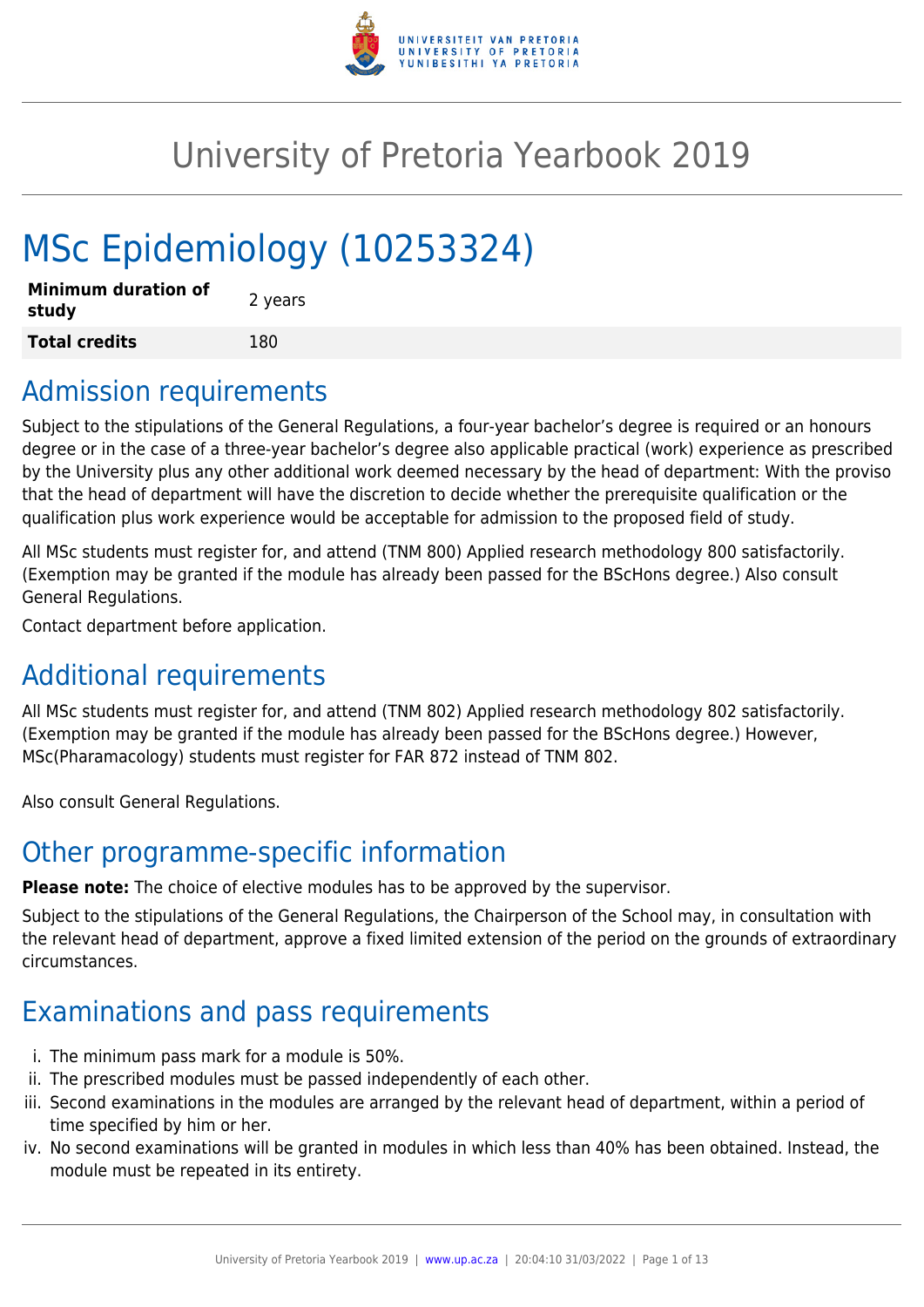

v. Only with the approval of the Chairperson of the School, on the recommendation of the relevant head of department, will a student be allowed to continue his or her studies after having failed two modules (or the same module twice).

## Research information

## **Research protocol**

After registration, a student is required to submit a complete research protocol regarding the proposed dissertation to the Academic Advisory Committee and if necessary, also to the Ethics Committee for approval.

## **Dissertation**

A dissertation on an approved research project must be passed in addition to the coursework. The stipulations of the General Regulations regarding the preparation and submission, the technical editing and the résumé of the dissertation apply.

A systematic literature review (Cochrane type) on an approved subject, which is undertaken in such a manner that bias in minimised, may be presented as an alternative to the dissertation for awarding the MSc degree, provided that the module CLI 870 Principles of clinical epidemiology has been successfully completed. It requires, inter alia, a research protocol with clearly formulated objectives and methods. Inclusion and exclusion methods for the study must be determined. Where applicable, the data must be summarised (meta analysis), with applicable statistical methods.

## Pass with distinction

The average mark of the modules, weighted in respect of the number of credits acquired for each individual module, will be the final mark (%) of the coursework.

The degree is conferred with distinction on a student who obtains an average mark of at least 75% in the coursework, as well as a final mark of at least 75% for the dissertation.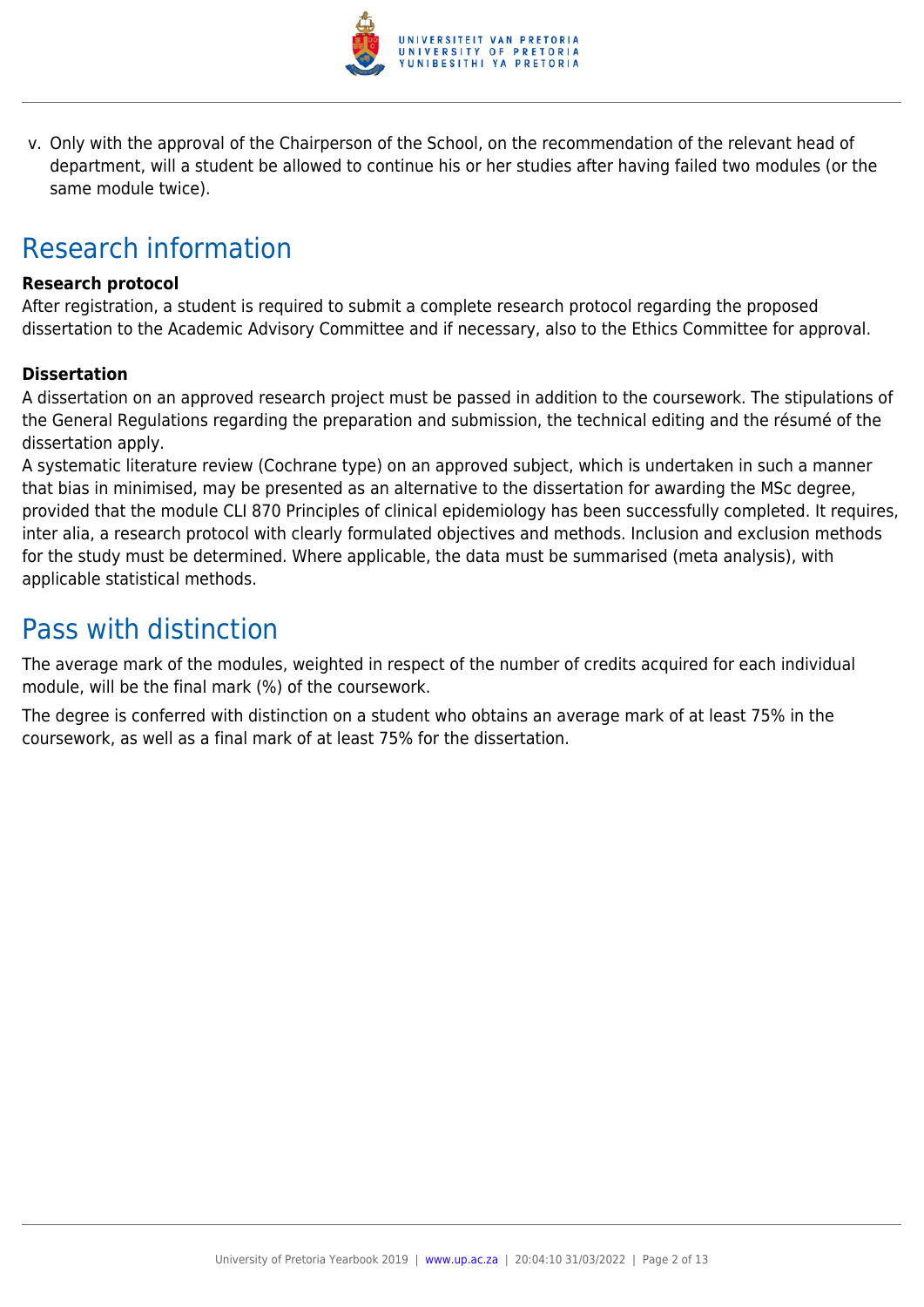

## Curriculum: Year 1

**Minimum credits: 180**

## **Fundamental modules**

## **Scientific writing 873 (HMS 873)**

| <b>Module credits</b>         | 0.00                                      |
|-------------------------------|-------------------------------------------|
| Language of tuition           | Module is presented in English            |
| <b>Department</b>             | School of Health System and Public Health |
| <b>Period of presentation</b> | Year                                      |

## **Learning in public health 873 (PHM 873)**

| <b>Module credits</b>         | $0.00 \,$                                 |
|-------------------------------|-------------------------------------------|
| Language of tuition           | Module is presented in English            |
| <b>Department</b>             | School of Health System and Public Health |
| <b>Period of presentation</b> | Year                                      |

## **Module content**

This is the first (one-week) module at the beginning of the year focusing on learning. At the end of this week, you will have a much better understanding of what you actually want to achieve in public health and what you need to learn to get there. You will probably also have changed your views on learning: from individual surface learning and memorization, to valuing deep learning often in a group context. Finally, you will have achieved the ability to use the ever-increasing knowledge in health, philosophy, and ethics that are generated on the internet to your own best advantage.

## **Applied research methodology 802 (TNM 802)**

| <b>Module credits</b>         | 0.00                                |
|-------------------------------|-------------------------------------|
| <b>Language of tuition</b>    | Module is presented in English      |
| <b>Department</b>             | <b>Health Sciences Deans Office</b> |
| <b>Period of presentation</b> | Year                                |
|                               |                                     |

#### **Module content**

\*Attendance module only.

## **Core modules**

## **Biostatistics 1 874 (BOS 874)**

| <b>Module credits</b> | 10.00                                     |
|-----------------------|-------------------------------------------|
| <b>Prerequisites</b>  | No prerequisites.                         |
| Language of tuition   | Module is presented in English            |
| <b>Department</b>     | School of Health System and Public Health |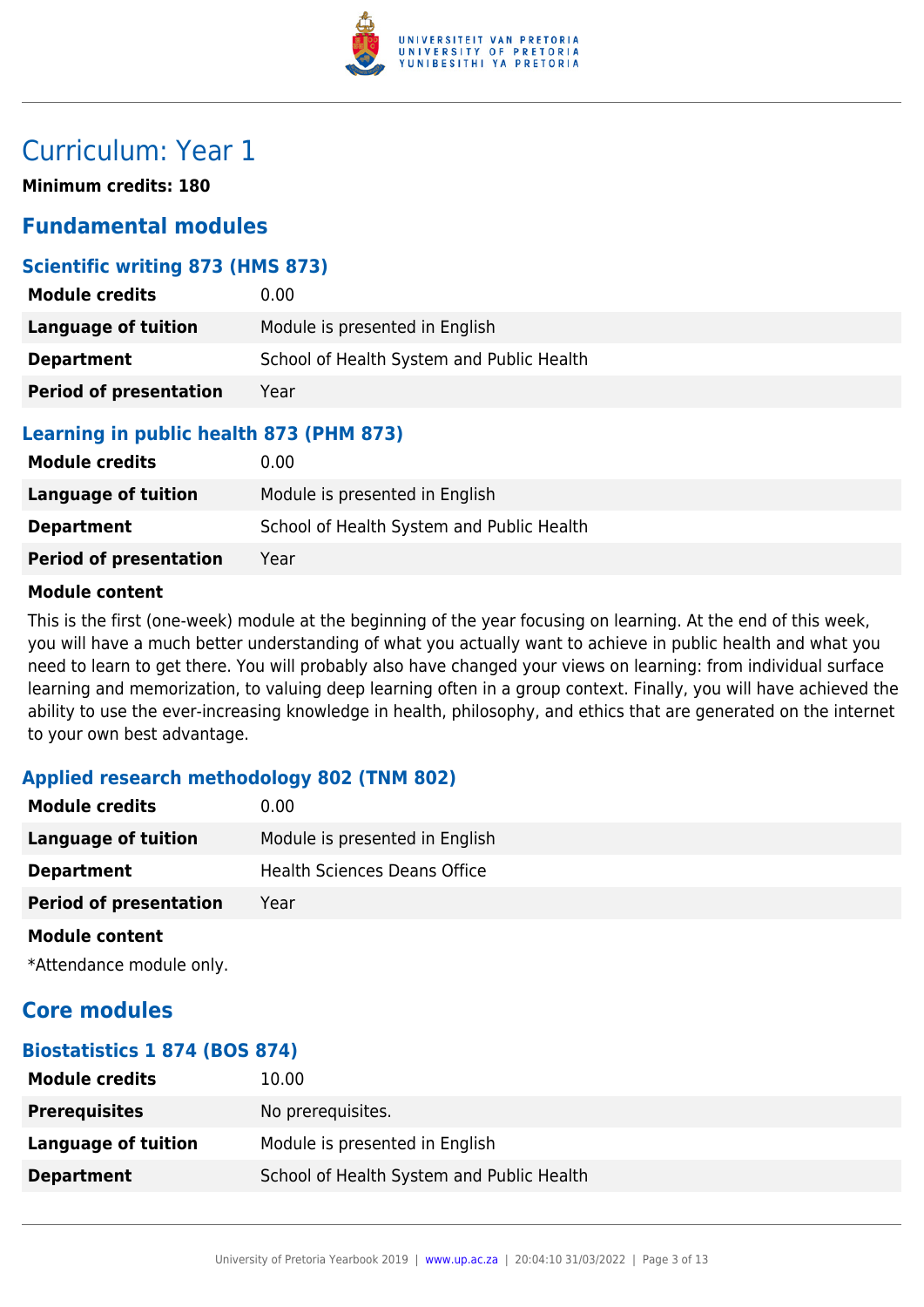

## **Period of presentation** Year

| <b>Biostatistics 2 875 (BOS 875)</b> |                                           |
|--------------------------------------|-------------------------------------------|
| <b>Module credits</b>                | 10.00                                     |
| <b>Prerequisites</b>                 | No prerequisites.                         |
| <b>Language of tuition</b>           | Module is presented in English            |
| <b>Department</b>                    | School of Health System and Public Health |
| <b>Period of presentation</b>        | Year                                      |

#### **Mini-dissertation: Epidemiology 890 (EPI 890)**

| <b>Module credits</b>         | 100.00                                    |
|-------------------------------|-------------------------------------------|
| <b>Prerequisites</b>          | No prerequisites.                         |
| Language of tuition           | Module is presented in English            |
| <b>Department</b>             | School of Health System and Public Health |
| <b>Period of presentation</b> | Year                                      |

## **Epidemiology 2 870 (EPM 870)**

| <b>Module credits</b>         | 10.00                                     |
|-------------------------------|-------------------------------------------|
| <b>Prerequisites</b>          | HME 870, BOS 870 and BOS 871              |
| <b>Contact time</b>           | lectures and practicals                   |
| <b>Language of tuition</b>    | Module is presented in English            |
| <b>Department</b>             | School of Health System and Public Health |
| <b>Period of presentation</b> | Year                                      |

#### **Module content**

Advanced epidemiological concepts and topics building upon learning that has taken place in the introductory epidemiology modules; further study design (including randomised control trials and observational studies); proposal writing; advanced examination of bias, confounding and effect modification; Stratification and standardisation of rates; further selected special biostatistical methods.

| <b>Module credits</b>         | 10.00                                     |
|-------------------------------|-------------------------------------------|
| Language of tuition           | Module is presented in English            |
| <b>Department</b>             | School of Health System and Public Health |
| <b>Period of presentation</b> | Year                                      |

#### **Epidemiology 1 874 (HME 874)**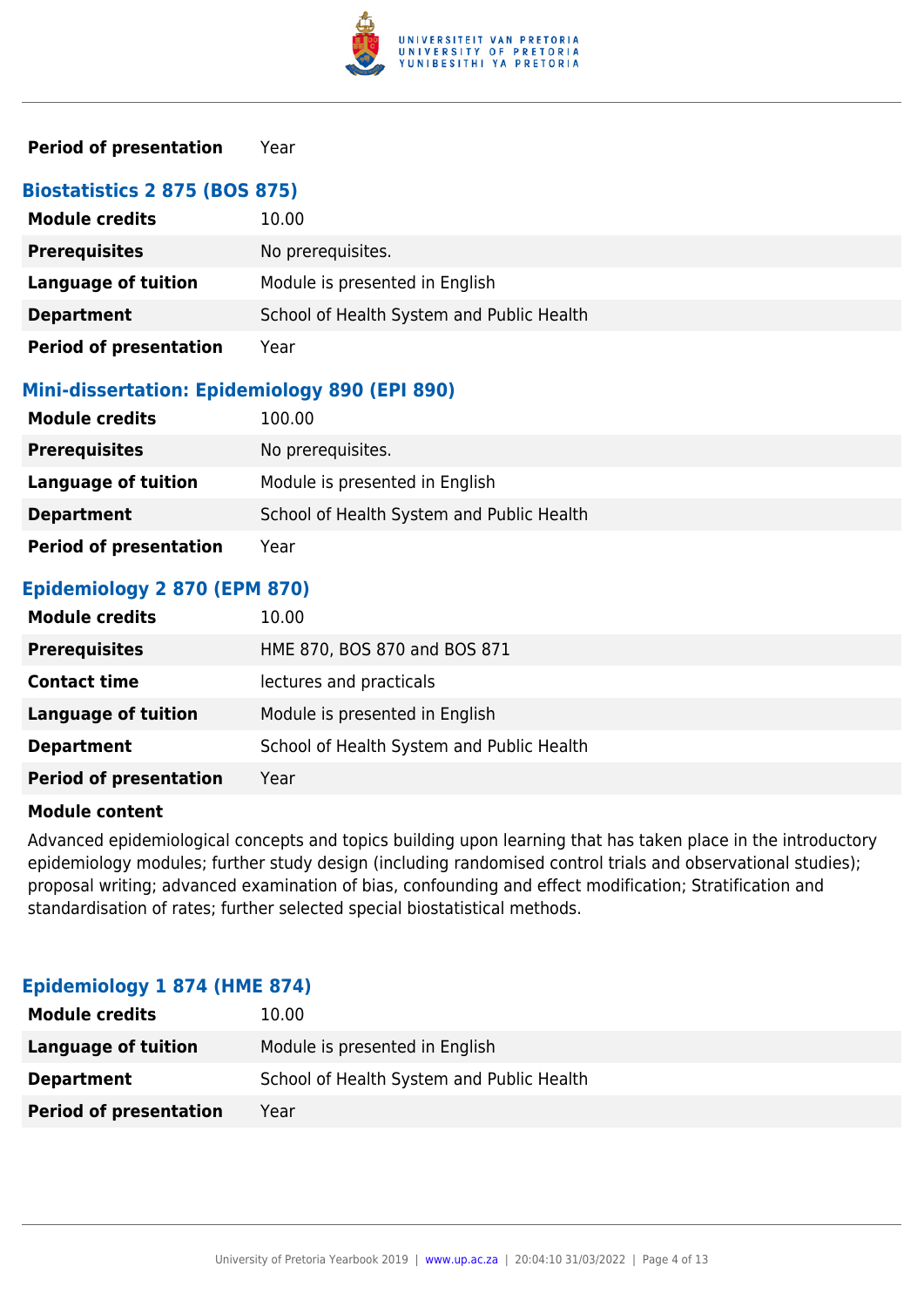

## **Module content**

The principles of epidemiology including applied epidemiology (e.g. infectious disease epidemiology, clinical epidemiology and operational research). The use of EpiData software for questionnaire design and data collection.

## **Elective modules**

## **Survival analysis 873 (BOS 873)**

| <b>Module credits</b>         | 5.00                                                                     |
|-------------------------------|--------------------------------------------------------------------------|
| <b>Prerequisites</b>          | <b>BOS 871</b>                                                           |
| <b>Contact time</b>           | 3 discussion classes per week, 1 practical per week, 3 seminars per week |
| <b>Language of tuition</b>    | Module is presented in English                                           |
| <b>Department</b>             | School of Health System and Public Health                                |
| <b>Period of presentation</b> | Year                                                                     |

## **Principles: Chronic disease epidemiology 870 (CDE 870)**

| <b>Module credits</b>         | 5.00                                                                     |
|-------------------------------|--------------------------------------------------------------------------|
| <b>Prerequisites</b>          | No prerequisites.                                                        |
| <b>Contact time</b>           | 1 practical per week, 3 discussion classes per week, 3 seminars per week |
| <b>Language of tuition</b>    | Module is presented in English                                           |
| <b>Department</b>             | School of Health System and Public Health                                |
| <b>Period of presentation</b> | Year                                                                     |

## **Infectious disease epidemiology 870 (CDT 870)**

| <b>Module credits</b>         | 5.00                                      |
|-------------------------------|-------------------------------------------|
| <b>Prerequisites</b>          | HME 870                                   |
| Language of tuition           | Module is presented in English            |
| <b>Department</b>             | School of Health System and Public Health |
| <b>Period of presentation</b> | Year                                      |

#### **Module content**

Students learn about the special rates applicable with outbreak and ID investigations. They learn about basic vaccinology (the epidemiology of) and introductory compartmental modelling terms and skills. They also learn basic clinical epidemiology concepts as applicable for screening and public health programmes. Finally they learn about the composition, duties and roles of the infection control team in a hospital.

## **Principles of clinical epidemiology 872 (CLI 872)**

| <b>Module credits</b> |
|-----------------------|
|-----------------------|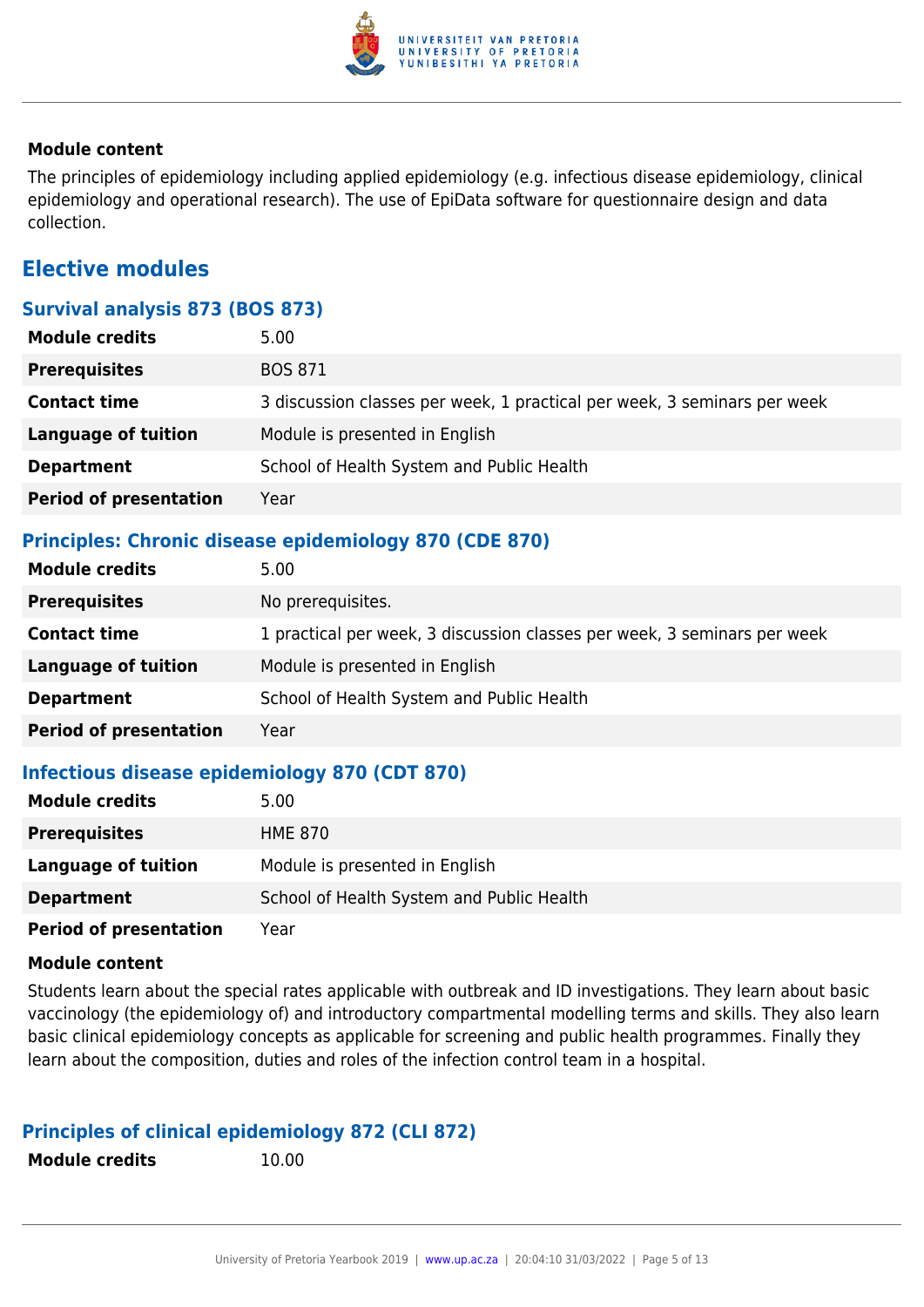

| <b>Prerequisites</b>          | No prerequisites.                         |
|-------------------------------|-------------------------------------------|
| Language of tuition           | Module is presented in English            |
| <b>Department</b>             | School of Health System and Public Health |
| <b>Period of presentation</b> | Year                                      |

## **Health risk assessment 871 (EHM 871)**

| <b>Module credits</b>         | 10.00                                     |
|-------------------------------|-------------------------------------------|
| <b>Service modules</b>        | <b>Faculty of Veterinary Science</b>      |
| <b>Prerequisites</b>          | EOH 871                                   |
| <b>Language of tuition</b>    | Module is presented in English            |
| <b>Department</b>             | School of Health System and Public Health |
| <b>Period of presentation</b> | Year                                      |

## **Methods in exposure assessment 872 (EHM 872)**

| <b>Module credits</b>         | 10.00                                     |
|-------------------------------|-------------------------------------------|
| <b>Prerequisites</b>          | <b>EOM 870</b>                            |
| Language of tuition           | Module is presented in English            |
| <b>Department</b>             | School of Health System and Public Health |
| <b>Period of presentation</b> | Year                                      |

## **Environmental epidemiology 871 (EOM 871)**

| <b>Module credits</b>         | 10.00                                     |
|-------------------------------|-------------------------------------------|
| <b>Prerequisites</b>          | No prerequisites.                         |
| <b>Language of tuition</b>    | Module is presented in English            |
| <b>Department</b>             | School of Health System and Public Health |
| <b>Period of presentation</b> | Year                                      |

## **Module content**

This module is an introduction of the various types of epidemiological study designs that are applied in the investigation of the association between environmental exposures and health outcomes. Apart from the classical epidemiological study designs (cross-sectional, case-control and cohort designs that are introduced in HME 874), other study designs such as the time-series, case-crossover, panel, spatial, genetic and molecular study designs are introduced and discussed. The statistical techniques that are applied in the time-series, case-crossover, panel, spatial, genetic and molecular study designs are discussed as well as the implication of random and systematic errors in exposure/health assessment on the measures of associations; hence a basic biostatistics vocabulary (introduced in BOS 874) is required.

#### **Conducting surveys 873 (EPM 873)**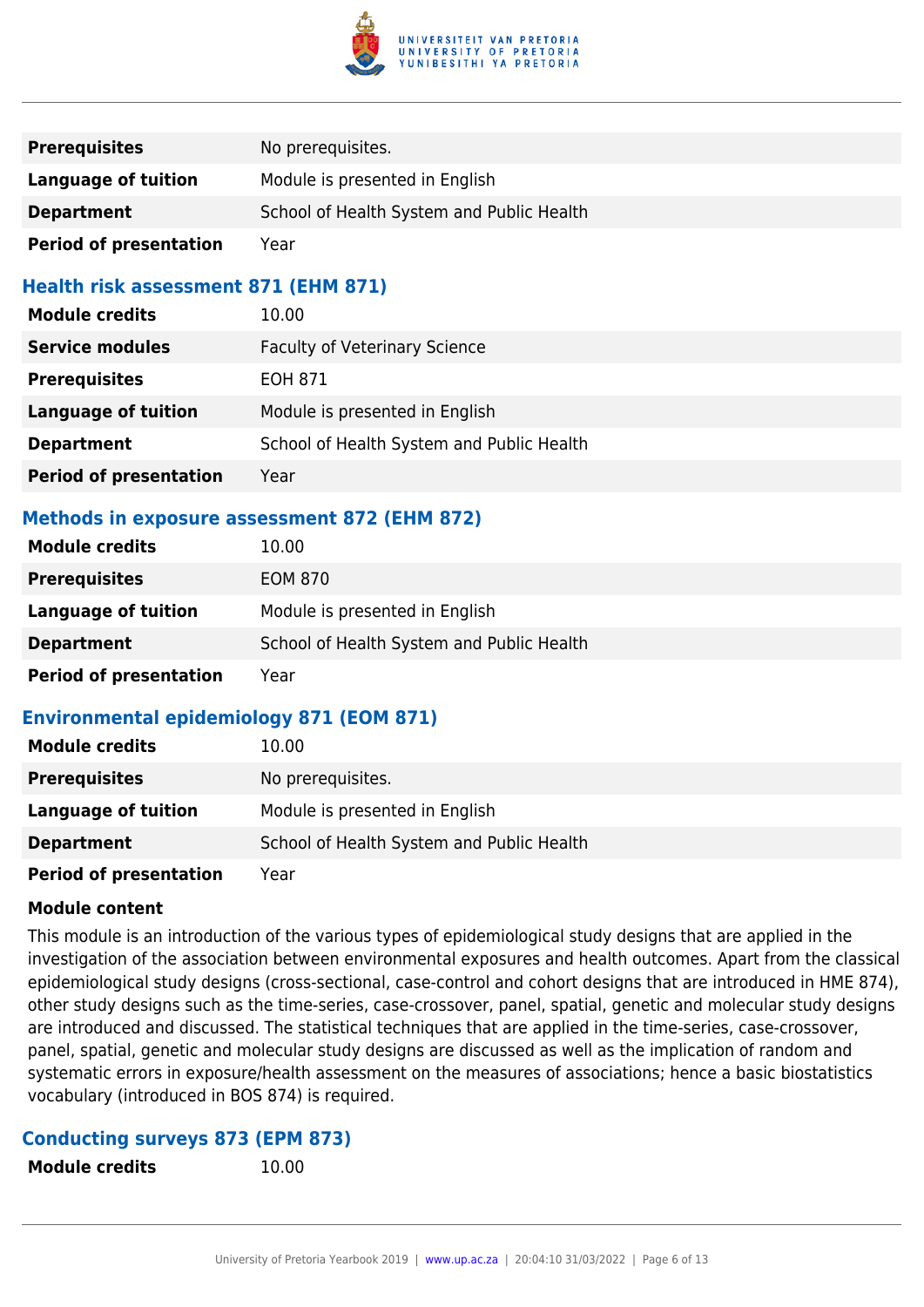

| <b>Prerequisites</b>          | <b>BOS 870</b>                                                            |
|-------------------------------|---------------------------------------------------------------------------|
| <b>Contact time</b>           | 12 lectures per week, 4 discussion classes per week, 1 practical per week |
| Language of tuition           | Module is presented in English                                            |
| <b>Department</b>             | School of Health System and Public Health                                 |
| <b>Period of presentation</b> | Year                                                                      |

## **Disease surveillance 874 (EPM 874)**

| <b>Module credits</b>         | 5.00                                                                     |
|-------------------------------|--------------------------------------------------------------------------|
| <b>Prerequisites</b>          | No prerequisites.                                                        |
| <b>Contact time</b>           | 3 discussion classes per week, 3 seminars per week, 1 practical per week |
| <b>Language of tuition</b>    | Module is presented in English                                           |
| <b>Department</b>             | School of Health System and Public Health                                |
| <b>Period of presentation</b> | Year                                                                     |

## **Monitoring and evaluation 875 (HME 875)**

| <b>Module credits</b>         | 15.00                                     |
|-------------------------------|-------------------------------------------|
| Language of tuition           | Module is presented in English            |
| <b>Department</b>             | School of Health System and Public Health |
| <b>Period of presentation</b> | Year                                      |

## **Qualitative research methods 870 (QHR 870)**

| <b>Module credits</b>         | 10.00                                     |
|-------------------------------|-------------------------------------------|
| <b>Service modules</b>        | <b>Faculty of Veterinary Science</b>      |
| <b>Prerequisites</b>          | No prerequisites.                         |
| <b>Language of tuition</b>    | Module is presented in English            |
| <b>Department</b>             | School of Health System and Public Health |
| <b>Period of presentation</b> | Year                                      |

## **Principles of quality assurance 872 (TQM 872)**

| <b>Module credits</b>         | 10.00                                     |
|-------------------------------|-------------------------------------------|
| Language of tuition           | Module is presented in English            |
| <b>Department</b>             | School of Health System and Public Health |
| <b>Period of presentation</b> | Year                                      |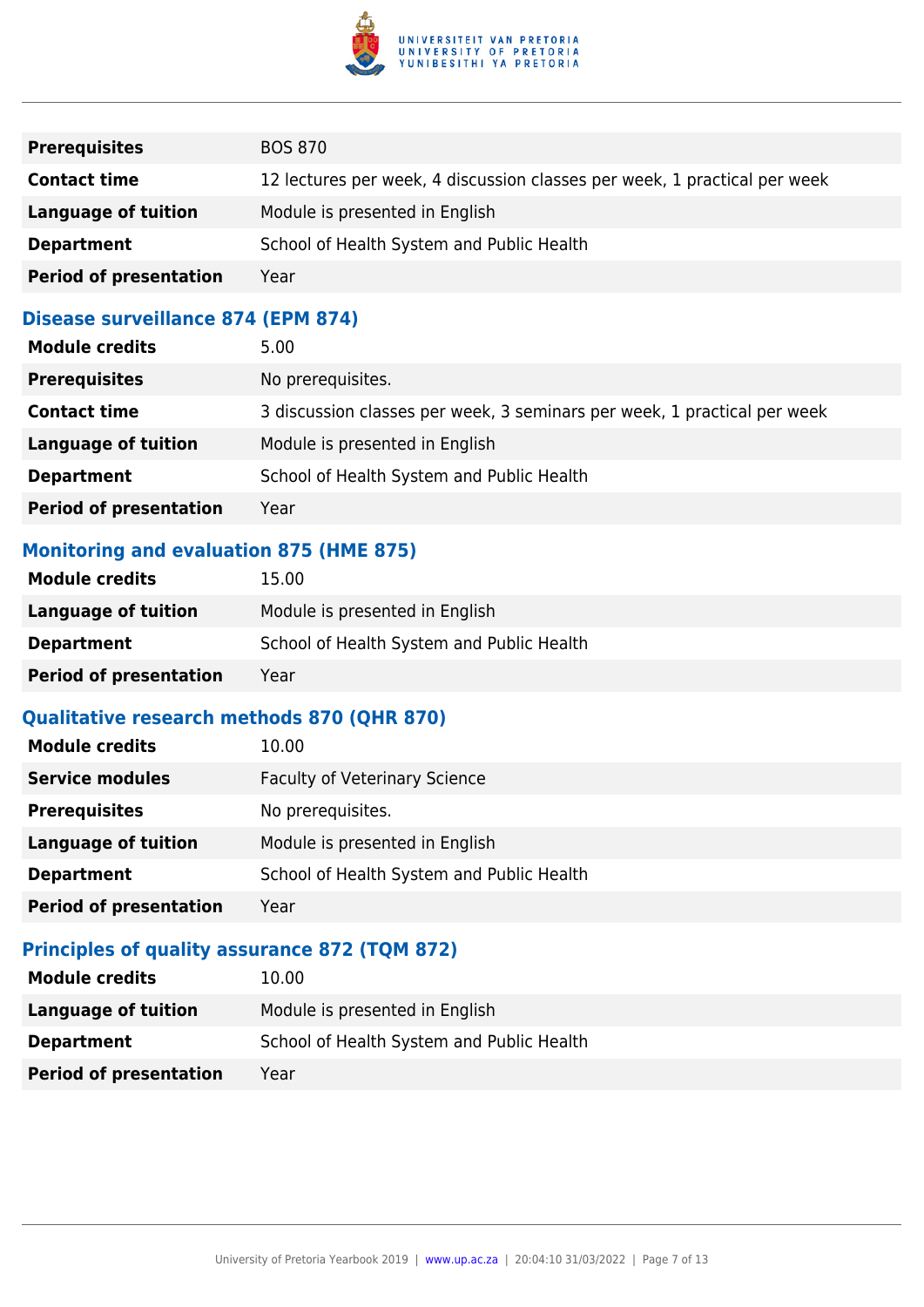

## Curriculum: Final year

**Minimum credits: 180**

## **Fundamental modules**

## **Scientific writing 873 (HMS 873)**

| <b>Module credits</b>         | 0.00                                      |
|-------------------------------|-------------------------------------------|
| Language of tuition           | Module is presented in English            |
| <b>Department</b>             | School of Health System and Public Health |
| <b>Period of presentation</b> | Year                                      |

## **Learning in public health 873 (PHM 873)**

| <b>Module credits</b>         | $0.00 \,$                                 |
|-------------------------------|-------------------------------------------|
| Language of tuition           | Module is presented in English            |
| <b>Department</b>             | School of Health System and Public Health |
| <b>Period of presentation</b> | Year                                      |

## **Module content**

This is the first (one-week) module at the beginning of the year focusing on learning. At the end of this week, you will have a much better understanding of what you actually want to achieve in public health and what you need to learn to get there. You will probably also have changed your views on learning: from individual surface learning and memorization, to valuing deep learning often in a group context. Finally, you will have achieved the ability to use the ever-increasing knowledge in health, philosophy, and ethics that are generated on the internet to your own best advantage.

## **Applied research methodology 802 (TNM 802)**

| <b>Module credits</b>         | 0.00                           |
|-------------------------------|--------------------------------|
| <b>Language of tuition</b>    | Module is presented in English |
| <b>Department</b>             | Health Sciences Deans Office   |
| <b>Period of presentation</b> | Year                           |
|                               |                                |

#### **Module content**

\*Attendance module only.

## **Core modules**

## **Biostatistics 1 874 (BOS 874)**

| <b>Module credits</b> | 10.00                                     |
|-----------------------|-------------------------------------------|
| <b>Prerequisites</b>  | No prerequisites.                         |
| Language of tuition   | Module is presented in English            |
| <b>Department</b>     | School of Health System and Public Health |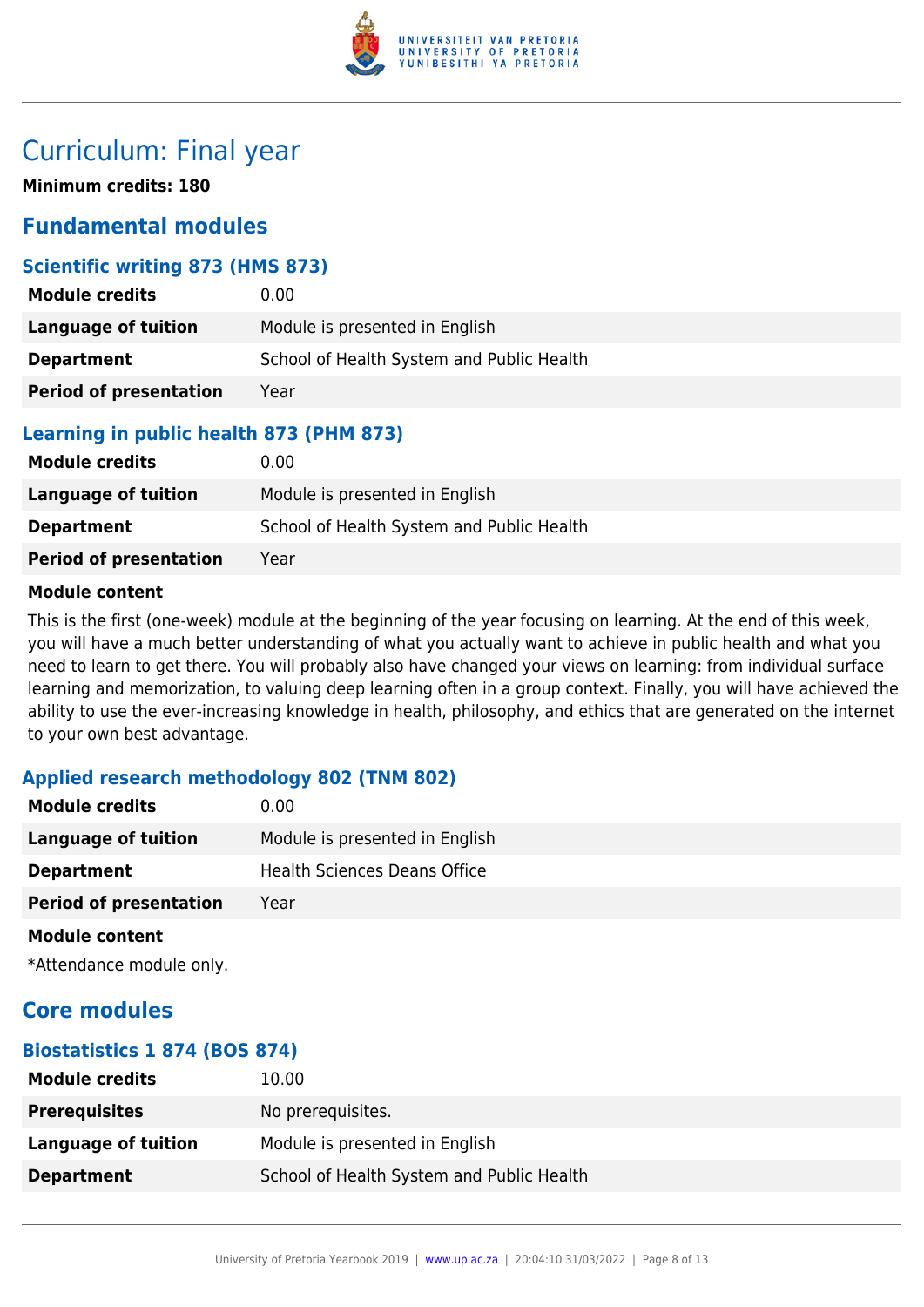

## **Period of presentation** Year

| <b>Biostatistics 2 875 (BOS 875)</b> |                                           |
|--------------------------------------|-------------------------------------------|
| <b>Module credits</b>                | 10.00                                     |
| <b>Prerequisites</b>                 | No prerequisites.                         |
| <b>Language of tuition</b>           | Module is presented in English            |
| <b>Department</b>                    | School of Health System and Public Health |
| <b>Period of presentation</b>        | Year                                      |

#### **Mini-dissertation: Epidemiology 890 (EPI 890)**

| <b>Module credits</b>         | 100.00                                    |
|-------------------------------|-------------------------------------------|
| <b>Prerequisites</b>          | No prerequisites.                         |
| Language of tuition           | Module is presented in English            |
| <b>Department</b>             | School of Health System and Public Health |
| <b>Period of presentation</b> | Year                                      |

## **Epidemiology 2 870 (EPM 870)**

| <b>Module credits</b>         | 10.00                                     |
|-------------------------------|-------------------------------------------|
| <b>Prerequisites</b>          | HME 870, BOS 870 and BOS 871              |
| <b>Contact time</b>           | lectures and practicals                   |
| <b>Language of tuition</b>    | Module is presented in English            |
| <b>Department</b>             | School of Health System and Public Health |
| <b>Period of presentation</b> | Year                                      |

#### **Module content**

Advanced epidemiological concepts and topics building upon learning that has taken place in the introductory epidemiology modules; further study design (including randomised control trials and observational studies); proposal writing; advanced examination of bias, confounding and effect modification; Stratification and standardisation of rates; further selected special biostatistical methods.

| <b>Module credits</b>         | 10.00                                     |
|-------------------------------|-------------------------------------------|
| Language of tuition           | Module is presented in English            |
| <b>Department</b>             | School of Health System and Public Health |
| <b>Period of presentation</b> | Year                                      |

#### **Epidemiology 1 874 (HME 874)**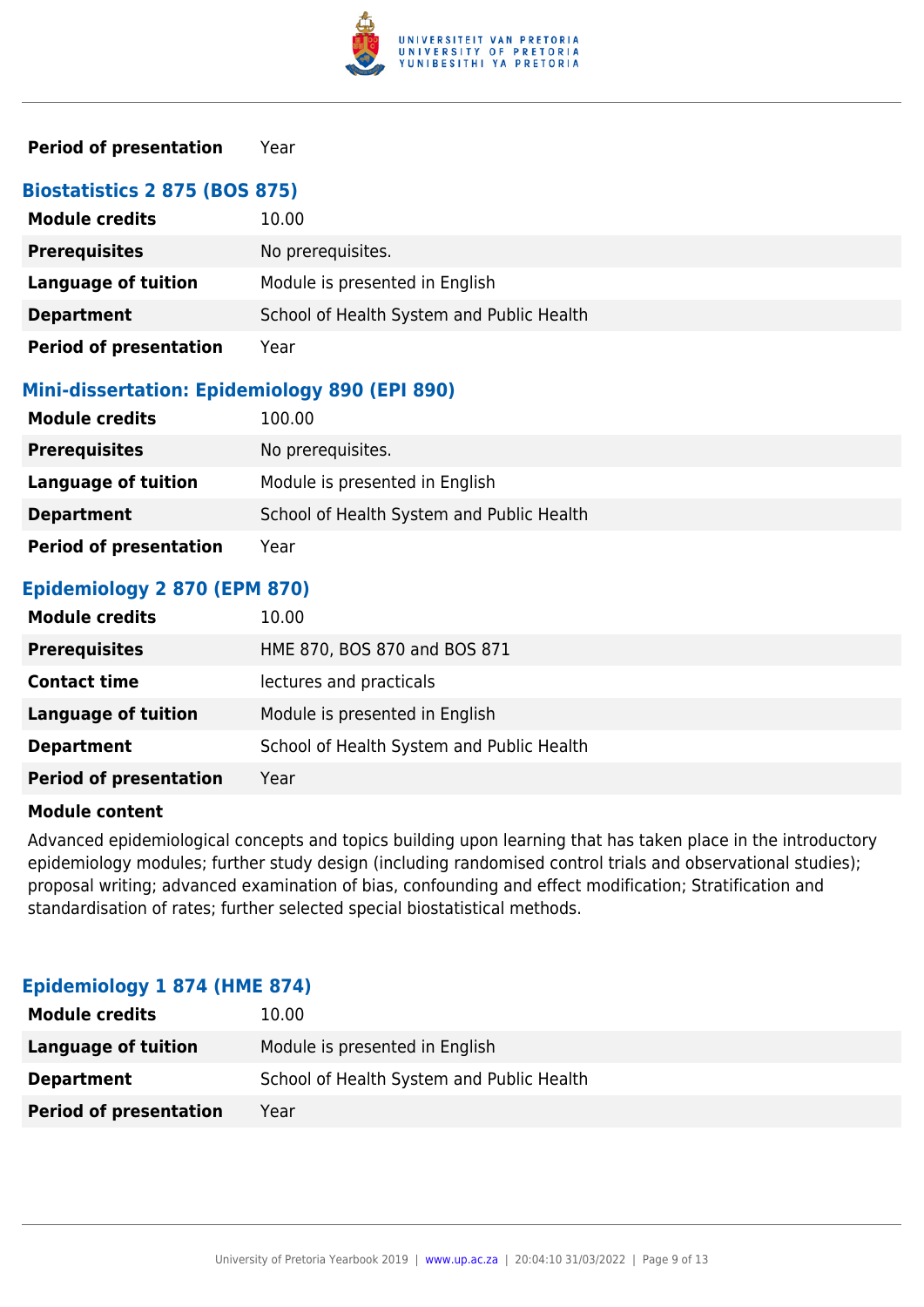

## **Module content**

The principles of epidemiology including applied epidemiology (e.g. infectious disease epidemiology, clinical epidemiology and operational research). The use of EpiData software for questionnaire design and data collection.

## **Elective modules**

## **Survival analysis 873 (BOS 873)**

| <b>Module credits</b>         | 5.00                                                                     |
|-------------------------------|--------------------------------------------------------------------------|
| <b>Prerequisites</b>          | <b>BOS 871</b>                                                           |
| <b>Contact time</b>           | 3 discussion classes per week, 1 practical per week, 3 seminars per week |
| <b>Language of tuition</b>    | Module is presented in English                                           |
| <b>Department</b>             | School of Health System and Public Health                                |
| <b>Period of presentation</b> | Year                                                                     |

## **Principles: Chronic disease epidemiology 870 (CDE 870)**

| <b>Module credits</b>         | 5.00                                                                     |
|-------------------------------|--------------------------------------------------------------------------|
| <b>Prerequisites</b>          | No prerequisites.                                                        |
| <b>Contact time</b>           | 1 practical per week, 3 discussion classes per week, 3 seminars per week |
| <b>Language of tuition</b>    | Module is presented in English                                           |
| <b>Department</b>             | School of Health System and Public Health                                |
| <b>Period of presentation</b> | Year                                                                     |

## **Infectious disease epidemiology 870 (CDT 870)**

| <b>Module credits</b>         | 5.00                                      |
|-------------------------------|-------------------------------------------|
| <b>Prerequisites</b>          | HME 870                                   |
| Language of tuition           | Module is presented in English            |
| <b>Department</b>             | School of Health System and Public Health |
| <b>Period of presentation</b> | Year                                      |

#### **Module content**

Students learn about the special rates applicable with outbreak and ID investigations. They learn about basic vaccinology (the epidemiology of) and introductory compartmental modelling terms and skills. They also learn basic clinical epidemiology concepts as applicable for screening and public health programmes. Finally they learn about the composition, duties and roles of the infection control team in a hospital.

## **Principles of clinical epidemiology 872 (CLI 872)**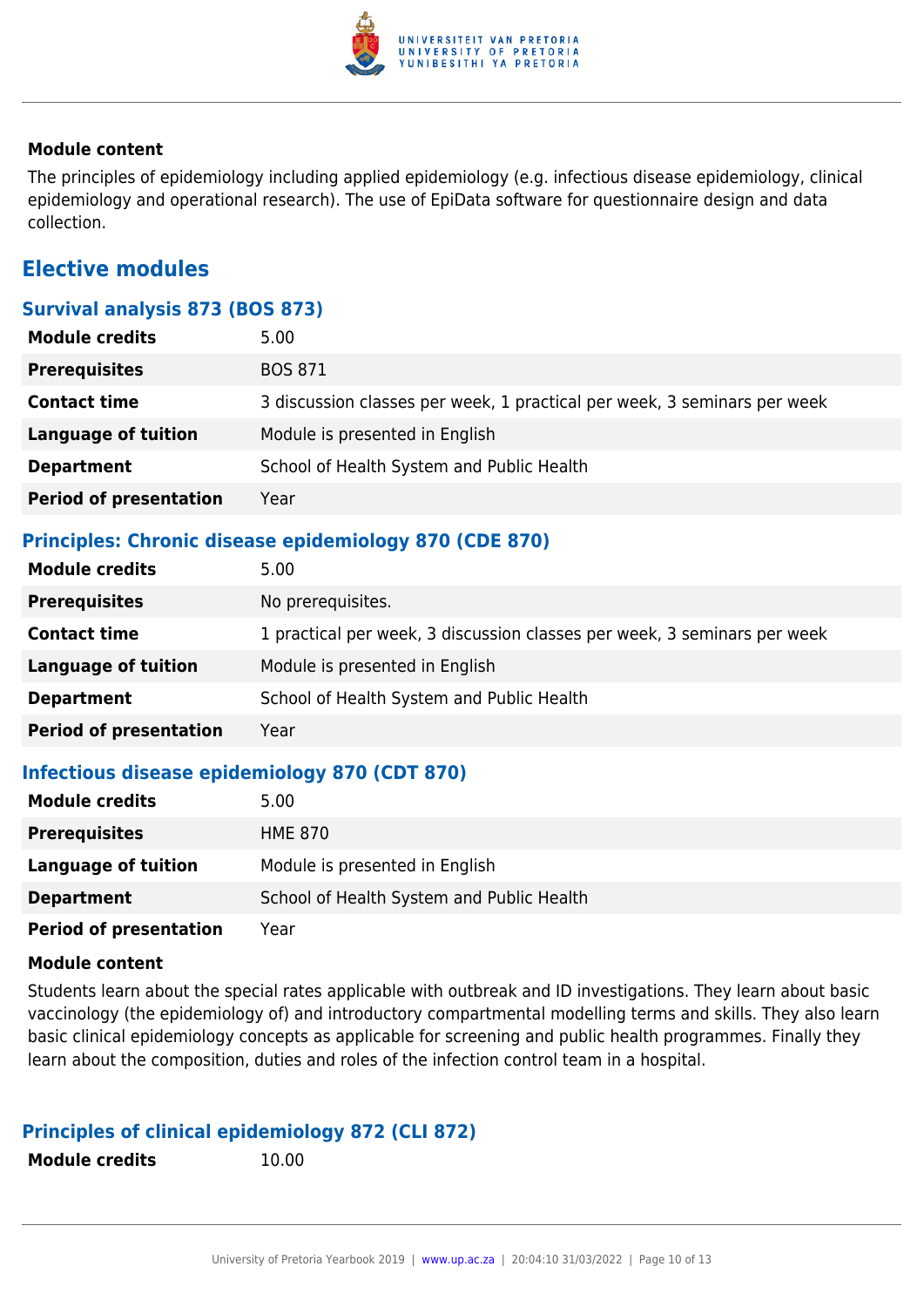

| <b>Prerequisites</b>          | No prerequisites.                         |
|-------------------------------|-------------------------------------------|
| Language of tuition           | Module is presented in English            |
| <b>Department</b>             | School of Health System and Public Health |
| <b>Period of presentation</b> | Year                                      |

## **Health risk assessment 871 (EHM 871)**

| <b>Module credits</b>         | 10.00                                     |
|-------------------------------|-------------------------------------------|
| <b>Service modules</b>        | <b>Faculty of Veterinary Science</b>      |
| <b>Prerequisites</b>          | EOH 871                                   |
| <b>Language of tuition</b>    | Module is presented in English            |
| <b>Department</b>             | School of Health System and Public Health |
| <b>Period of presentation</b> | Year                                      |

## **Methods in exposure assessment 872 (EHM 872)**

| <b>Module credits</b>         | 10.00                                     |
|-------------------------------|-------------------------------------------|
| <b>Prerequisites</b>          | <b>EOM 870</b>                            |
| Language of tuition           | Module is presented in English            |
| <b>Department</b>             | School of Health System and Public Health |
| <b>Period of presentation</b> | Year                                      |

## **Environmental epidemiology 871 (EOM 871)**

| <b>Module credits</b>         | 10.00                                     |
|-------------------------------|-------------------------------------------|
| <b>Prerequisites</b>          | No prerequisites.                         |
| <b>Language of tuition</b>    | Module is presented in English            |
| <b>Department</b>             | School of Health System and Public Health |
| <b>Period of presentation</b> | Year                                      |

## **Module content**

This module is an introduction of the various types of epidemiological study designs that are applied in the investigation of the association between environmental exposures and health outcomes. Apart from the classical epidemiological study designs (cross-sectional, case-control and cohort designs that are introduced in HME 874), other study designs such as the time-series, case-crossover, panel, spatial, genetic and molecular study designs are introduced and discussed. The statistical techniques that are applied in the time-series, case-crossover, panel, spatial, genetic and molecular study designs are discussed as well as the implication of random and systematic errors in exposure/health assessment on the measures of associations; hence a basic biostatistics vocabulary (introduced in BOS 874) is required.

#### **Conducting surveys 873 (EPM 873)**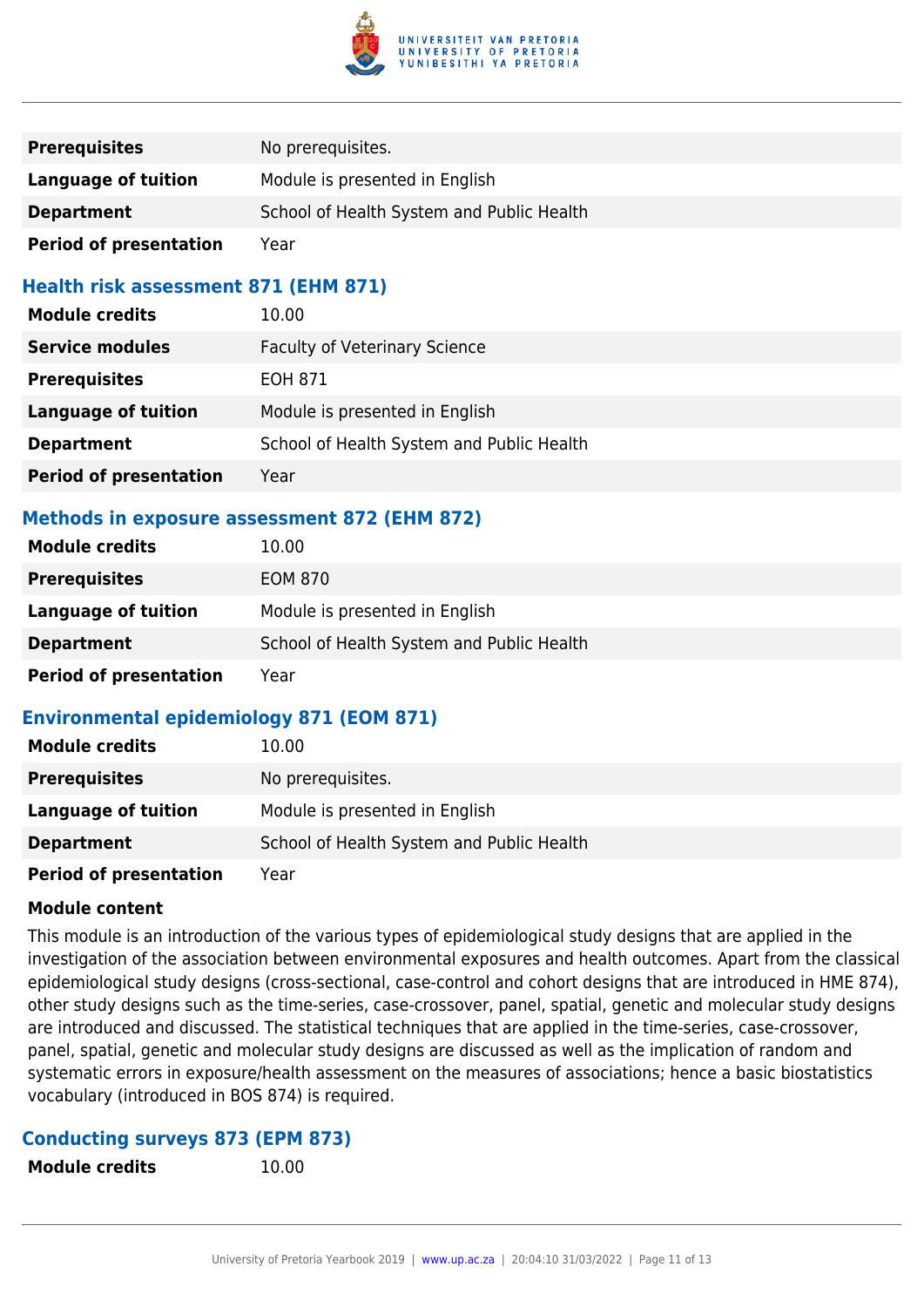

| <b>Prerequisites</b>          | <b>BOS 870</b>                                                            |
|-------------------------------|---------------------------------------------------------------------------|
| <b>Contact time</b>           | 12 lectures per week, 4 discussion classes per week, 1 practical per week |
| Language of tuition           | Module is presented in English                                            |
| <b>Department</b>             | School of Health System and Public Health                                 |
| <b>Period of presentation</b> | Year                                                                      |

#### **Disease surveillance 874 (EPM 874)**

| <b>Module credits</b>         | 5.00                                                                     |
|-------------------------------|--------------------------------------------------------------------------|
| <b>Prerequisites</b>          | No prerequisites.                                                        |
| <b>Contact time</b>           | 3 discussion classes per week, 3 seminars per week, 1 practical per week |
| <b>Language of tuition</b>    | Module is presented in English                                           |
| <b>Department</b>             | School of Health System and Public Health                                |
| <b>Period of presentation</b> | Year                                                                     |

## **Monitoring and evaluation 875 (HME 875)**

| <b>Module credits</b>         | 15.00                                     |
|-------------------------------|-------------------------------------------|
| Language of tuition           | Module is presented in English            |
| <b>Department</b>             | School of Health System and Public Health |
| <b>Period of presentation</b> | Year                                      |

## **Qualitative research methods 870 (QHR 870)**

| <b>Module credits</b>         | 10.00                                     |
|-------------------------------|-------------------------------------------|
| <b>Service modules</b>        | <b>Faculty of Veterinary Science</b>      |
| <b>Prerequisites</b>          | No prerequisites.                         |
| <b>Language of tuition</b>    | Module is presented in English            |
| <b>Department</b>             | School of Health System and Public Health |
| <b>Period of presentation</b> | Year                                      |

## **Principles of quality assurance 872 (TQM 872)**

| <b>Module credits</b>         | 10.00                                     |
|-------------------------------|-------------------------------------------|
| Language of tuition           | Module is presented in English            |
| <b>Department</b>             | School of Health System and Public Health |
| <b>Period of presentation</b> | Year                                      |

The information published here is subject to change and may be amended after the publication of this information. The [General Regulations \(G Regulations\)](https://www.up.ac.za/parents/yearbooks/2019/rules/view/REG) apply to all faculties of the University of Pretoria. It is expected of students to